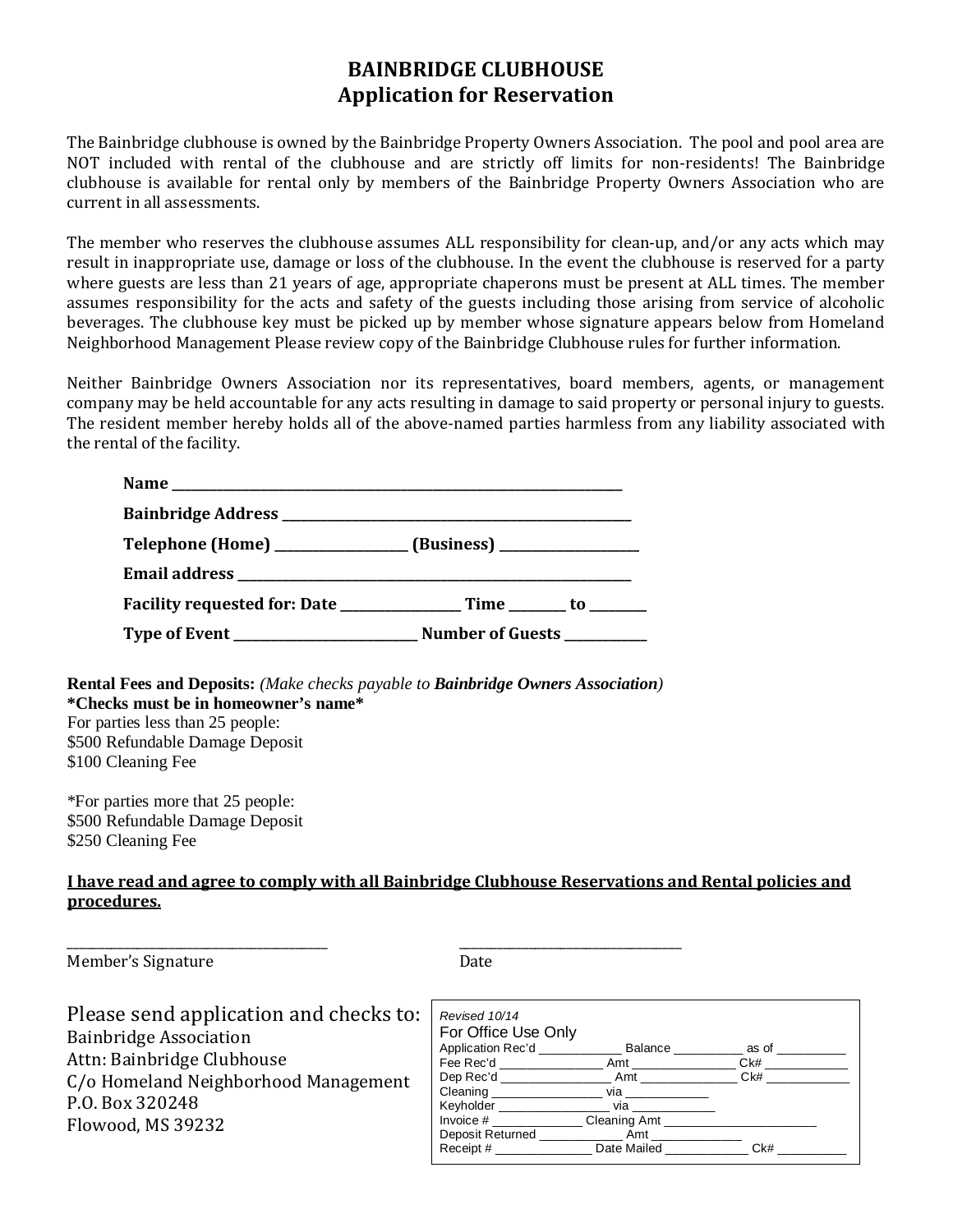## **BAINBRIDGE OWNERS ASSOCIATION CLUBHOUSE RULES AND REGULATIONS**

1. Reserving the clubhouse at least two weeks in advance is advised.

2. The pool and pool area are NOT included with rental of the clubhouse and are strictly off limits! Other residents may not be excluded from pool area during clubhouse rental.

3. Any homeowner renting the clubhouse must be current in their association assessments in order to obtain rental of the clubhouse.

4. The Association reserves the right to refuse to lease the facilities for any purpose it deems to be detrimental to or not in the best interest of its members. It further reserves the right to refuse to rent the facility on any dates and at any time.

5. No reservations of the clubhouse are allowed on these legal holidays without prior Board approval. This includes New Year's Day, Easter Sunday, Memorial Day, Independence Day, Labor Day, Thanksgiving Day, and Christmas Day.

6. The member renting the clubhouse must be present at the function and is responsible for all persons who attend the event for which the clubhouse is rented. The breach or violation of any conditions set forth herein may result in the loss of the deposit, the imposition of liability on the member, and/or denial of future use of the clubhouse.

7. The Renter is fully responsible and liable for all cleanup costs beyond those included in the rental fee and for damages to the clubhouse facilities, contents or other Bainbridge premises whether they are considered private or common area. Further, the renter is fully responsible and liable for the cost of replacing contents including furnishings which are removed from the facility or damaged during the period keys are in their possession. Damage may be cause to revoke renter's privileges for use of the clubhouse.

8. Any persons under 21 must be chaperoned to use the clubhouse.

9. Only members of Bainbridge Property Owners Association may make arrangements to obtain the key to the facility. The key may be obtained no earlier than the last business day preceding the event and must be turned in no later than the first business day following the event. IF YOU FAIL TO RETURN THE KEY ON THE DESIGNATED DAY, YOUR DEPOSIT WILL BE FORFEITED. The member is responsible for the key and the key may not be duplicated. If the key is lost, the resident is responsible for all costs and expenses of changing the affected locks. Keys should not be left with service personnel nor shall the clubhouse remain unattended or unlocked at any time.

10. Noise levels must be reasonable and kept within the confines of the facility. All music must end by midnight and the outside use of DJ's, boom boxes and other very loud instruments are not allowed. Complaints by the residents within the vicinity of the clubhouse may result in termination of the event by the Homeowners Association.

11. All events should terminate by 12:00 midnight.

12. No activity or event for which the clubhouse is rented may be advertised or publicized in any manner to solicit the attendance of the general public. No admission may be charged at the door.

13. No tape may be placed on the clubhouse walls. Please use caution with balloons around operating fans.

14. NO SMOKING ALLOWED in or around the clubhouse area. Failure to comply with this will result in deduction from and/or loss of your deposit.

15. No pets, bicycles, skateboards, roller blades, etc. of any type are allowed in the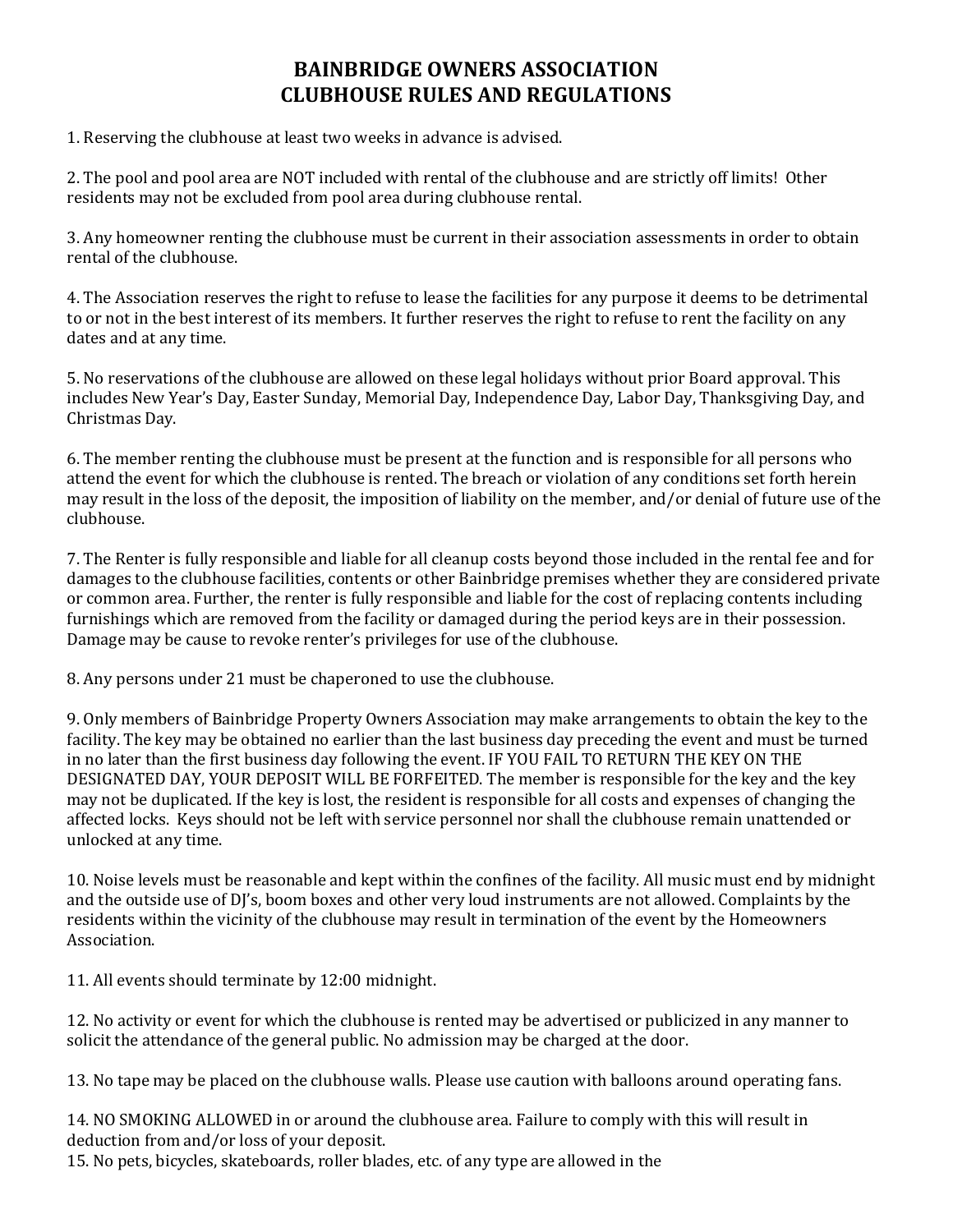clubhouse or pool area at any time.

16. Please check to be sure the stove and oven are turned off.

17. Please return the heating/air thermostats to "closed" settings: 55 degrees for the winter and 80 degrees for the summer.

18. Turn off ALL ceiling fans.

19. Renter's Clean up Responsibility: See checklist

\*Clean up will be conducted by a professional cleaning service. The minimum charge for this service is \$50.00 which is included in the rental fee. If excessive cleaning is needed the amount of \$20 per hour for additional cleaning will be deducted from the deposit. Homeland Neighborhood Management & Assoc. will mail a check for the balance of the deposit around the 10th of the following month.

\*\*Failing to thumb lock women's and men's restroom doors from inside the clubhouse and every other door leading outside the clubhouse at the end of the event will mean automatic forfeiture of the deposit!!!!

\*\*\*The women's and men's restrooms are accessible from the pool area. Guests need to know this, especially during the summer months.

**PLEASE NOTE**: Fee checks will be deposited upon receipt. Deposit checks will be processed no earlier than the 1st of the following month. Refund deposit checks will be written and mailed around the 10th of the following month.